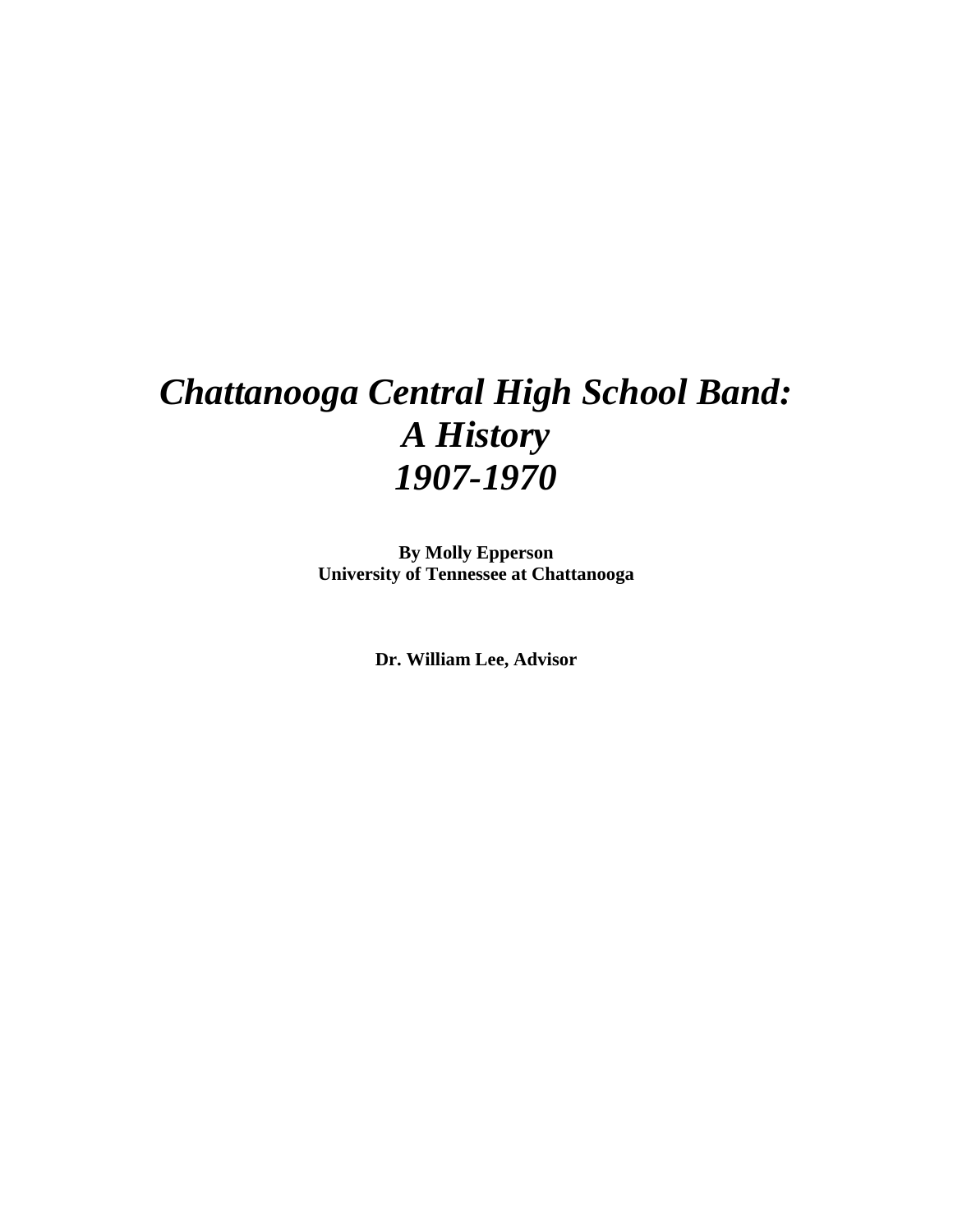### *Chattanooga Central High School Band: A History 1907-1970*

#### INTRODUCTION

 Chattanooga Central High School is one of Tennessee's oldest high schools and is an institution that enjoys a very long tradition of excellence in many facets of education. The school band is no exception. From its beginnings as an extension of the school's R.O.T.C. military training program in the 1920s to its current standings as a successful, independent musical organization, its history is rich with tradition, pride, and musicianship. The history of the Chattanooga Central High School Band parallels other exemplary and pioneering schools of its age and fits the pattern of other successful instrumental music education programs across the United States. In exploring the history of Central's band, generalizations can be made to many historically successful high schools that were begun in early foundational schools around the turn of the 20th century.

This researcher was fortunate to serve as the director of the Central High School Band for the first four years of her teaching career--an enjoyable, unforgettable experience that helped shape her positively as an educator and musician. During her time there, the unique sense of family, pride, and school spirit of both the students and faculty made a lasting impression on her and inspired her to pursue the rich heritage and history of this historic school.

#### ROOTS

 Central High School was dedicated on January 3, 1908. The school had been organized at the beginning of that school year, but the new facility would not be ready until the beginning of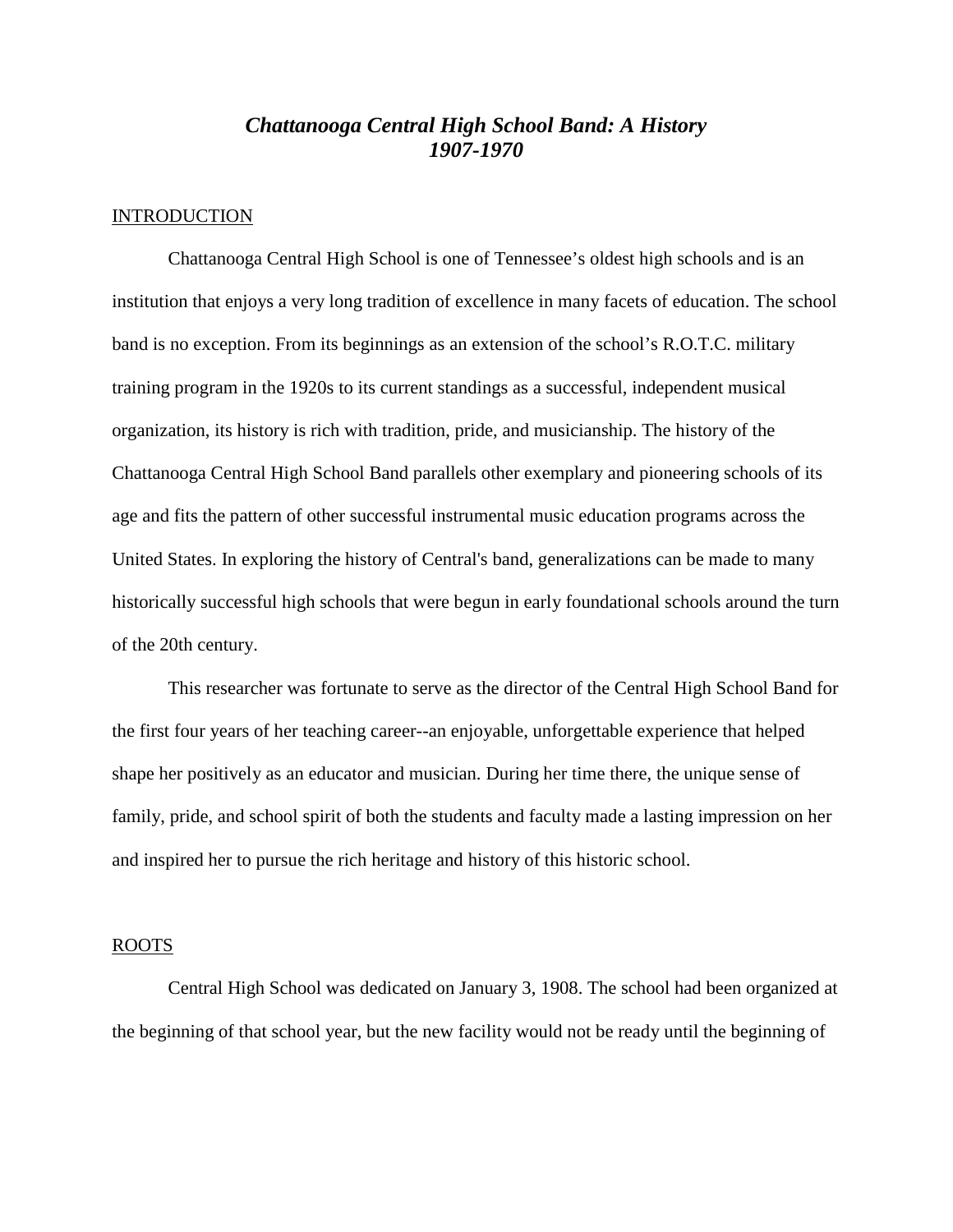the second semester of the 1907-08 school year. P.P. Claxton<sup>1</sup>, famous educator and U.S. Commissioner of Education, spoke at the dedication of the new building. January 6, 1908 marked the first day of classes in the new "state of the art" high school. $2$ 

 Mrs. C.A. Garrett was the first music instructor at Central High. She taught both vocal and instrumental music according to the first published CHS yearbook, *The Sleepless Eye*<sup>3</sup>. There was a small orchestra that was organized under the management of Mr. Gunn during "the latter part of 1912, with only three or four members. It steadily grew in numbers and efficiency to... thirteen pieces" in 1913<sup>4</sup>. At the beginning of the second semester of the 1912-1913 school year, a Victor phonograph was installed, promoting music listening and literature, especially opera, to the students<sup>5</sup>. This was likely instrumental (pardon the pun) in the establishment the following year of an opera being presented annually by CHS students<sup>6</sup>. The school orchestra played for these operas and grew in number throughout the first two decades of the 20th century. Central High School was seemingly very well informed, as it was at the forefront of trends in music education throughout this early period.

During the early years, several musical clubs and ensembles were organized such as the Mandolin Club in 1914<sup>7</sup> and the Hogan Band (harmonica band!) in 1916<sup>8</sup>. These were popular at the time, but did not seem to last very long. Other groups with a more prolonged existence such as the Euterpean Society and the Music Club were organized for students interested in learning about and supporting music, but not necessarily performing it. Then, along came something new.

 1 "New Central High School is Dedicated," *Chattanooga Star*, 3 January 1908.—P.P. Claxton, "The Horace Mann of the South," was a native Tennessean who traveled around TN in an effort to convince citizens to pay taxes to be used for starting area high schools. He was a notable advocate for music in schools.

<sup>&</sup>lt;sup>2</sup>"New Central High School is Dedicated," *Chattanooga Star*, 3 January 1908.

<sup>3</sup> *The Sleepless Eye* (CHS Yearbook) [1911], p. 10.

<sup>&</sup>lt;sup>4</sup> The Central (CHS Yearbook) [1913], p. 57. –All yearbooks and issues of the Central Digest are located in the E.Y. Chapin Library at the current Central High School in Harrison, TN**.**

<sup>5</sup> *The Central* [1913], p. 58.

<sup>6</sup>Helen Lemon, "Opera," *The Central Digest* (Central High School Newspaper), [November 1916], p. 5. 7 *The Champion* (CHS Yearbook) [1914], p. 52-53.

<sup>8</sup> *The Champion* [1916], p. 69.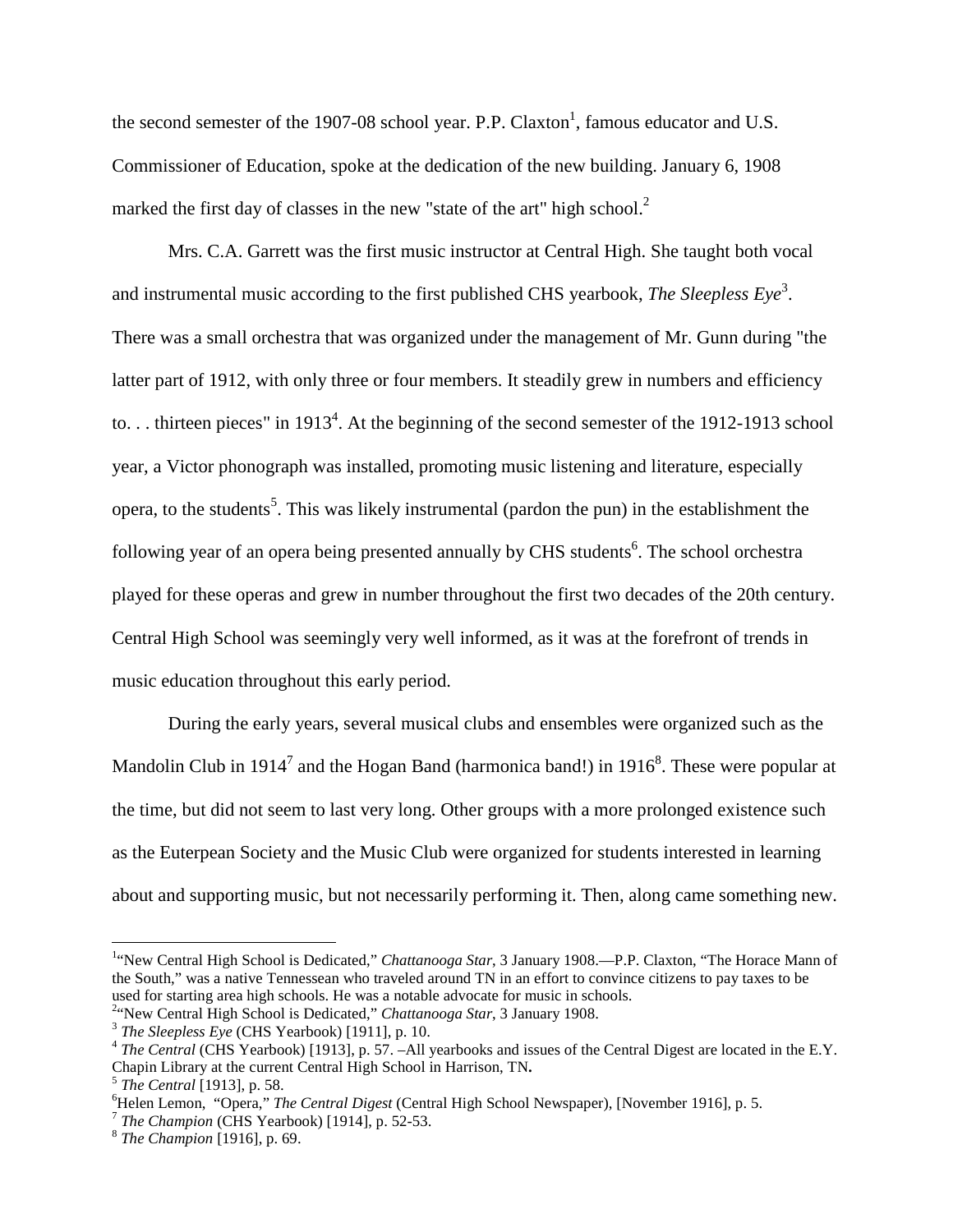#### BAND IS BORN

 The school band began not as much an extension of the orchestra, but as a part of the school's R.O.T.C. program. In 1922, only its second year of existence, the Central Battalion began sponsoring a small group of musicians who wished to become a band. Under the direction of Captain Dudley Hale (a senior student), the first band at Central High School was begun. The first band was composed of the following students: Sergeant How, Corporal Bragg, L. Ashby, B. Boss, N. Y. Collins, R. Cartwright, J. DeSabla, and H. McVeigh<sup>9</sup>.

 Only one short year later, this small group of students grew to a thirty-piece band "which would do credit to any preparatory school<sup>10</sup>." The band had its first drum major during the 1922-23 school year, named Robert Barker. Though it operated under the R.O.T.C. Department, the band incorporated primarily brass musicians from the orchestra. Some members of the band chose to play in the orchestra as well, but some left the orchestra to become solely band musicians. During the school year of 1923-24, a Drum and Bugle Corp[s] was formed and furnished by Captain W.V. Ochs in addition to the Military Band<sup>11</sup>. The purpose of this group is unclear, as some of the members were in both the band and the Drum and Bugle Corp[s], but it may have served as somewhat of a training group for younger musicians. From the yearbook photographs, many of the students do appear younger in the Drum and Bugle Corp[s] than in the Military Band. By 1927, the band became a fully-functional part of the Central R.O.T.C. Battalion under the direction of Mr. Guy Rubright. According to Captain Ochs, Mr. Rubright

<sup>&</sup>lt;sup>9</sup> The Champion [1922], p. 105. This is the only CHS yearbook that mentions the band but does not include a picture.

<sup>10</sup> *The Champion* [1923], p. 117.

<sup>11</sup> *The Champion* [1924], p. 132.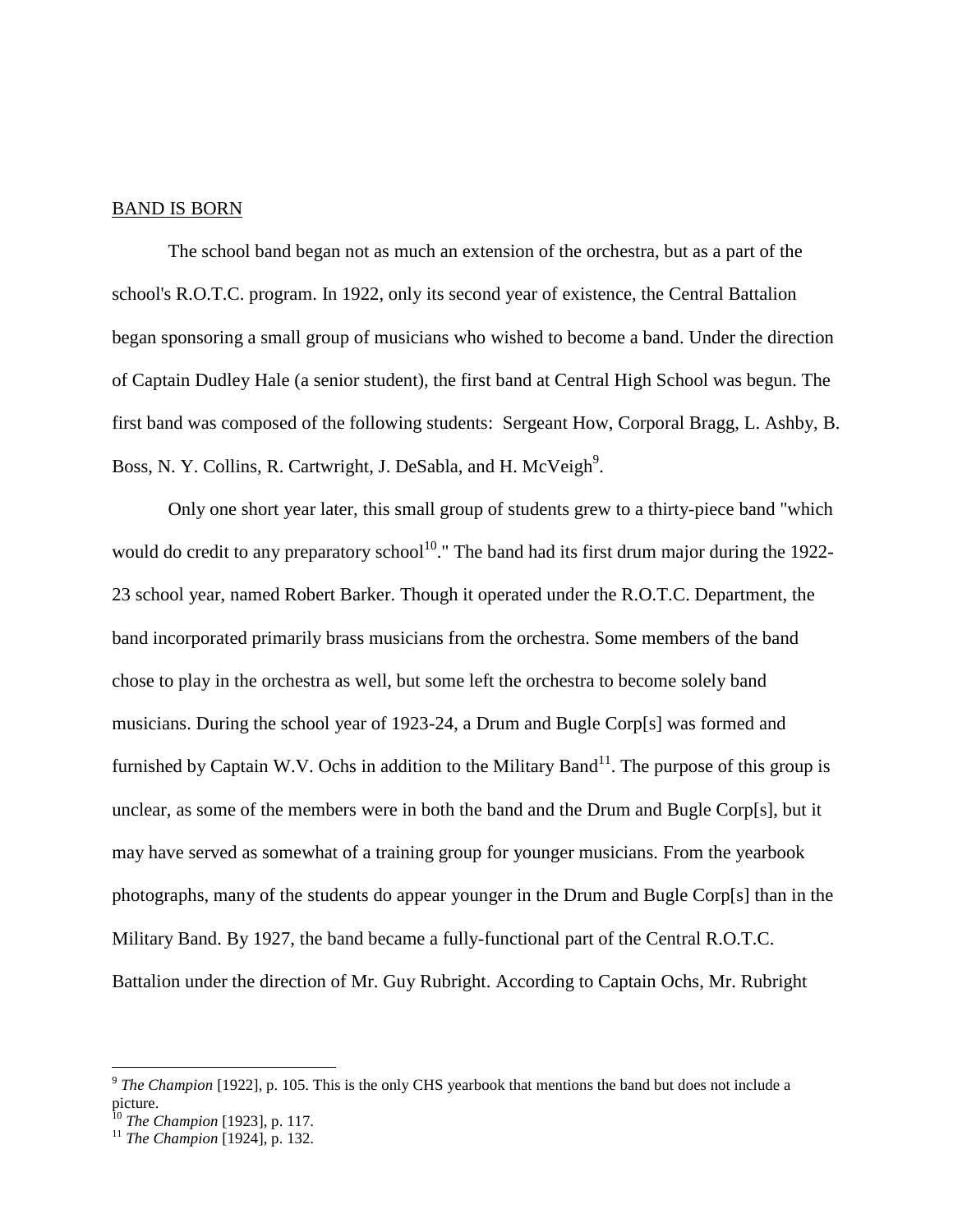"transformed what was considered a fair band prior to his directorship into one of the best high school bands in the South $12$ ."

 According to the 1929-30 Hamilton County Public School Report, a music supervisor would travel to several of the larger county high schools to have band twice per week. Bands meet and perform as a group a few times per year. Hixson High School and Soddy High School were a few of these schools that would join with Central in the large group performances<sup>13</sup>.

#### NO LONGER BOYS' CLUB

 The school year 1931-32 brought a big change in the band program. Since its inception, the orchestra had included both male and female members. The band, however, was only for young men. In 1931, two girls were added to the band roster. Mary Bowen and Helen (Ruth) Pease were two clarinet players who wished to join the band<sup>14</sup>. The attitude of the other band members is unknown, but Mary Bowen is listed as the Honorary Captain for the following school year<sup>15</sup>. It seems that if not welcomed with open arms, the girls were definitely treated with respect**.** They marched right along with everyone else and donned military issue skirts with their uniforms. 1932-33 brought a new club to Central, though, that may have been a way to keep the "no girls allowed" spirit going. The Band Club was formed the very next year after the first girls were admitted to the military band; it was only for boys, sponsored by the band director, and made up of only male members of the band. The club existed for a few years, but eventually was joined by all band members. Other band clubs through the years include the Girls' Band Club

 $\overline{a}$ 

<sup>12</sup> *The Champion* [1927], p. 100.

<sup>13</sup> J.E. Walker, *53rd Annual Report of the Hamilton County (Tennessee) Public Schools* (Hamilton County: Tennessee Department of Education, 1930), p. 74.

<sup>14</sup> "Two Girls Admitted to Central Band," *The Central Digest*, 16, no. 2, [16 October 1931], p. 1.

<sup>15</sup> *The Champion* [1933], p. 51.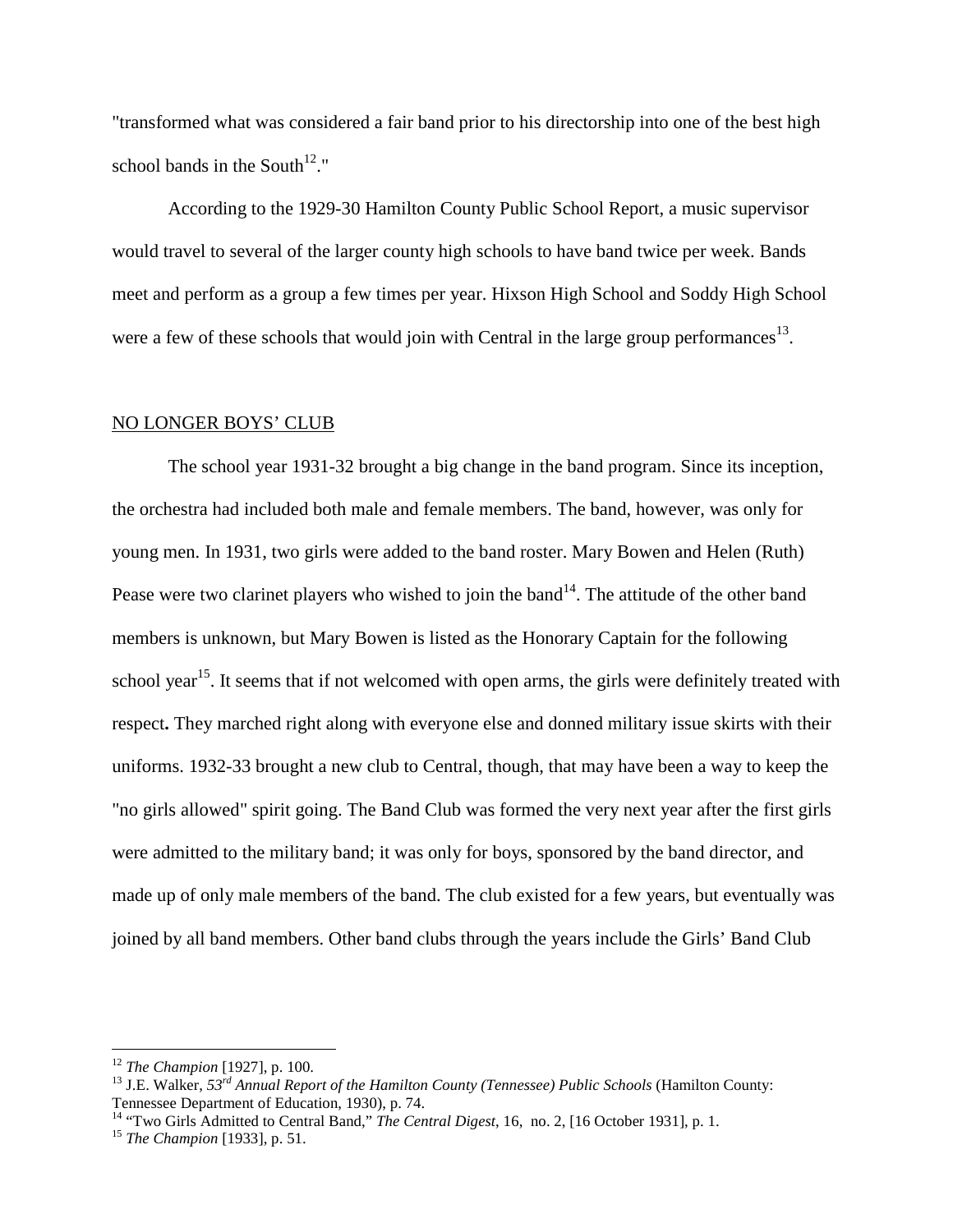which existed 1942-1948, the Band Officers' Club that existed in yearbooks from 1944-1950, and a club called the Band Boosters was pictured in 1951 only<sup>16</sup>.

#### THE BAND EXPANDS

 Though it is possible that the band played at halftime before the picture was taken, the earliest photo of the band marching on the football field was taken in 1936. Students were dressed in their military uniforms and entertaining the large home crowd of football fans at the University of Chattanooga's Chamberlain Field<sup>17</sup>. Football games were very well attended for decades in Central's history, as the team was extremely successful. Multiple state championships in the 50s helped to create even more popularity for the football team and, in turn, the band.

 During this time in the band's history, there were two separate bands, though they were not mutually exclusive in membership. From 1945-1949, the school band was referred to as the "Purple and Gold Band," and the Military Band was a separate entity<sup>18</sup>. The Military Band performed for R.O.T.C. events and were physically, though not musically, trained through the R.O.T.C. Department. The Purple and Gold Band, later just called the band, played in both marching and concert settings and was taught by a musically trained band director. The exact scheduling of all of this is unknown to this researcher, but today's block scheduling fad would not have allowed these successful programs to co-exist if it had been implemented back then.

 In 1940, two new groups were added as part of the marching band: the Majorettes and the Girls' Battalion. The Majorettes were baton twirlers that performed at half-time with the band as the visual ensemble of the group. The group became more popular during the mid-50s,

<u>.</u>

<sup>&</sup>lt;sup>16</sup> The Champion [various years: 1942-51], various pages.

<sup>17</sup> *The Champion* [1936], p. 85.

<sup>18</sup> *The Champion* [1945], p. 41.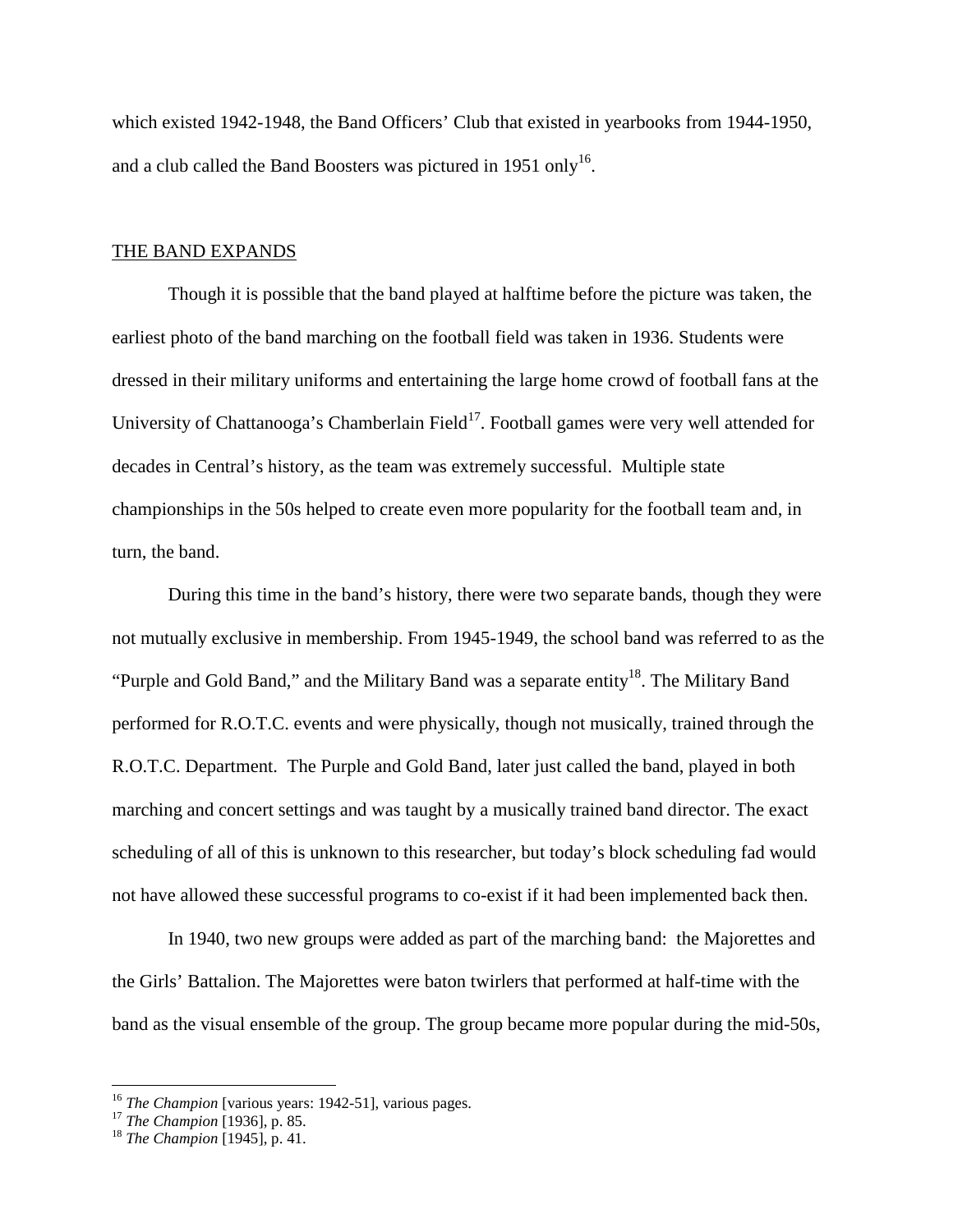with as many as 25-30 members. The Girls' Battalion was the forerunner of the color guard and performed with the band for many years<sup>19</sup>. At some points in the 50s and 60s, the group had as many as 100 members marching in formation with the band. Strangely, they existed not as a part of the band, but as a part of the Girls' P.E. Department<sup>20</sup>.

 The Swing Band was another important part of the band program at CHS and was begun in 1948. It existed in many forms: Swing Band, Band Ensemble, Jazz Band, etc., but all had basically standard jazz band instrumentation $21$ .

 By 1965, the Band Company of the R.O.T.C. was dwindling, the Orchestra had become the String Ensemble, and the Marching Band (under the direction of Morris Bales) had become the dominant musical organization at Central High School. Including the visual groups that joined the musicians on the football field for the half-time show (the Majorettes and the Girls' Battalion), the Marching Band could boast membership of 175 students! This by far outnumbered any other organization in the school<sup>22</sup>.

#### CHANGING TIMES

 The 1960s and 70s brought about huge changes at Central High School. The original school building that had been dedicated in 1908 had become run-down and unsafe, so a new building became a necessary priority. A study of Central High School was done by the Visiting Committee from the Southern Association of Colleges and Schools in 1964. This study reported that the band program was of good size, with 97 students in the high school band. However, the study also stated that, "the physical facilities are totally inadequate: the band room is one of the most inadequate in the State of Tennessee. The size and dimensions are impossible for

<u>.</u>

<sup>19</sup> *The Champion* [1940], p. 72-3.

<sup>20</sup> *The Champion* [1960], p. 106-7.

<sup>21</sup> *The Champion* [1948], p. 82.

<sup>22</sup> *The Champion* [1965], p. 156-7.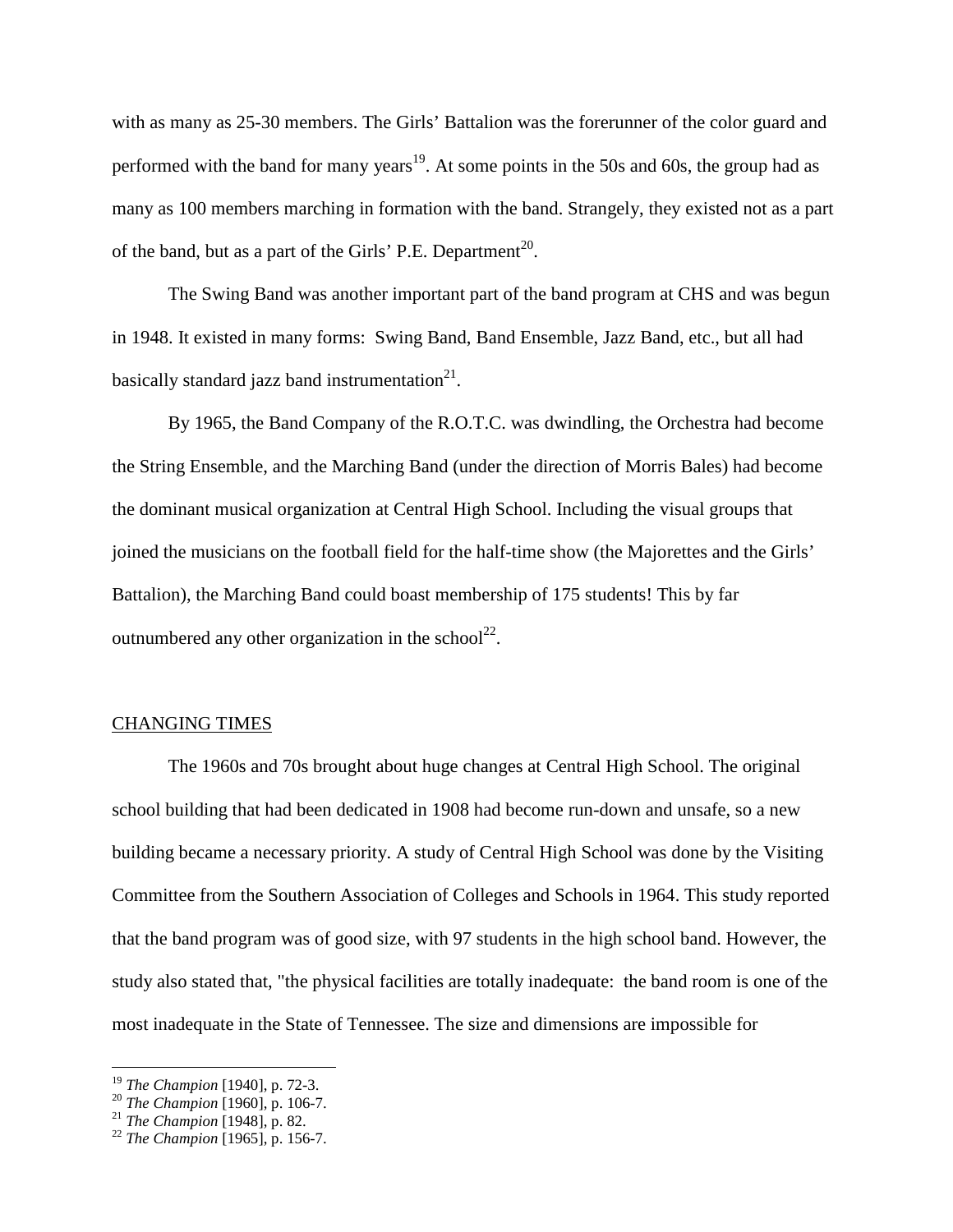rehearsing a band. . . and the room is not acoustically treated<sup>23</sup>." When the new school building was designed, this study and the included recommendations were taken into consideration. The plans for the new school included a large auditorium with acoustically treated band and choral rooms underneath the stage. Ample office and storage spaces were also included. However, when the \$2.5 million school building<sup>24</sup> was under construction, the fine arts wing was never even begun. Funding did not allow for this last priority to come to fruition. The band has been housed ever since in the facilities that were originally intended as part of the dressing room and laundry areas for the attached gymnasium<sup>25</sup>. Unfortunately, the band room is still too small, does not have adequate storage space, and is still not acoustically treated.

 The dedication of the new school building took place on November 9, 1969, though students had been having classes in the new building since the beginning of the 1969-70 school year. The band, under the direction of new band director and CHS alumni Bobby Dugan, performed at the ceremony<sup>26</sup>.

 When Central moved into the new school building in the suburbs, several features of the school and the music department were changed. The orchestra was no longer a part of the musical offerings at Central, and has not been offered there ever since. The Girls' Battalion was no longer part of the half-time show, but the new group of "flag girls" became the first color guard at CHS beginning in 1969<sup>27</sup>. The R.O.T.C. department no longer sponsored a separate band for military purposes when the new school opened. Lastly, a new name was adopted for the band: "The Central Sound of Chattanooga<sup>28</sup>." All of these changes and many others through the

<u>.</u>

<sup>23</sup> Leonard Crawford, Coordinator, *Evaluation of Central High School Chattanooga, TN*, p. 52.—This work is bound but not published, and is located at the University of TN at Chattanooga library in Chattanooga, TN.

<sup>24</sup> Paula Wilkinson, "New Central High School Dedicated," *Chattanooga Times,* 10 November 1969.

<sup>&</sup>lt;sup>25</sup> John W. Gilliland, *Proposed Design for Central High School* (Selmon T. Franklin Associates, Architects, Inc. 8 December 1966), p. 11-12.

<sup>26</sup> Paula Wilkinson, "New Central High School Dedicated," *Chattanooga Times,* 10 November 1969.

<sup>27</sup> *The Champion* [1970], p. 105.

<sup>28</sup> *The Champion* [1970], p. 104.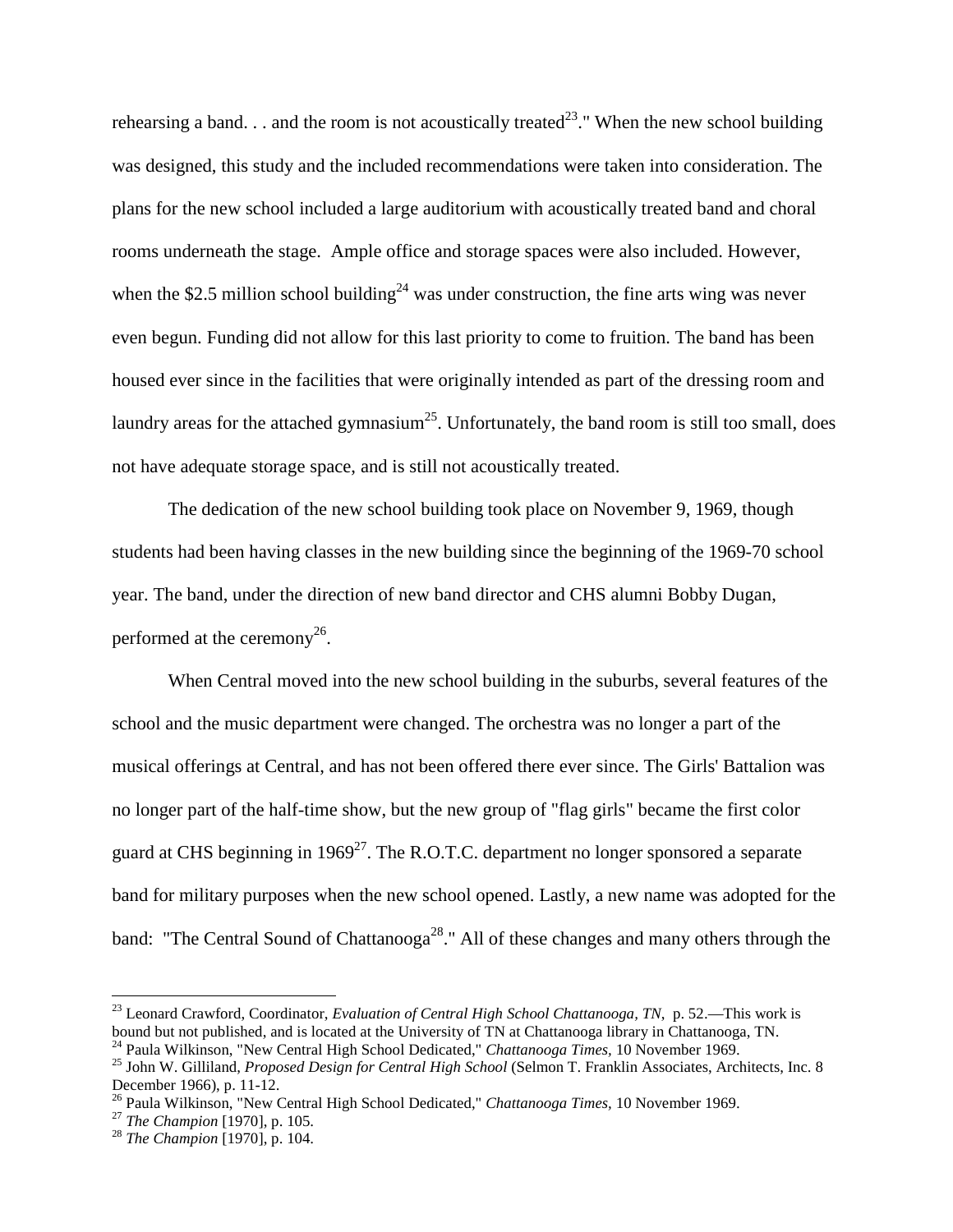more recent years of Central's history have impacted the band a great deal. Seven band directors have served there since 1970, and all of them have put their own signature on the program in turn.

 Most importantly, through all of the changes that over 100 years has brought to Central High School, the band has always been an organization with devoted musicians, good music teaching, and proud traditions. CHS enjoys this very long, rich heritage, and looks with optimism into the future with a continued dedication to teaching young people through instrumental music.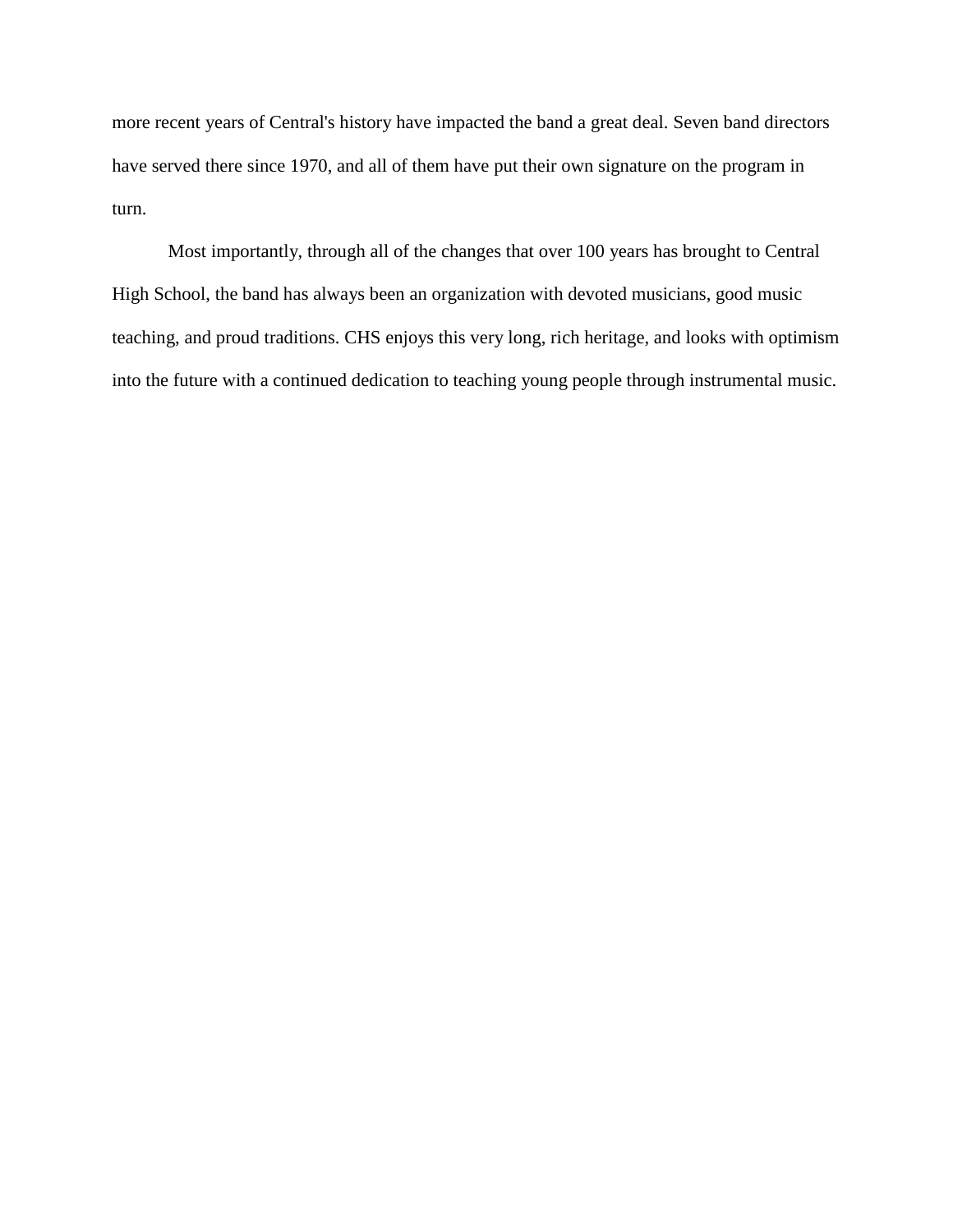## **Bibliography**

- *The Central* (CHS Yearbook) [1913], p. 57.
- *The Central* [1913], p. 58.
- *The Champion* (CHS Yearbook) [1914], p. 52-53.
- *The Champion* [1916], p. 69.
- *The Champion* [1922], p. 105.
- *The Champion* [1923], p. 117.
- *The Champion* [1924], p. 132.
- *The Champion* [1927], p. 100.
- *The Champion* [1933], p. 51.
- *The Champion* [1936], p. 85.
- *The Champion* [1940], p. 72-3.
- *The Champion [various years: 1942-51], various pages.*
- *The Champion* [1945], p. 41.
- *The Champion* [1948], p. 82.
- *The Champion* [1960], p. 106-7.
- *The Champion* [1965], p. 156-7.
- *The Champion* [1970], p. 104-5.
- Crawford, Leonard, Coordinator, *Evaluation of Central High School Chattanooga, TN*, p. 52.
- Lemon, Helen, "Opera," *The Central Digest* (Central High School Newspaper), [November 1916], p. 5.
- Gilliland, John W., *Proposed Design for Central High School* (Selmon T. Franklin Associates, Architects, Inc. 8 December 1966), p. 11-12.